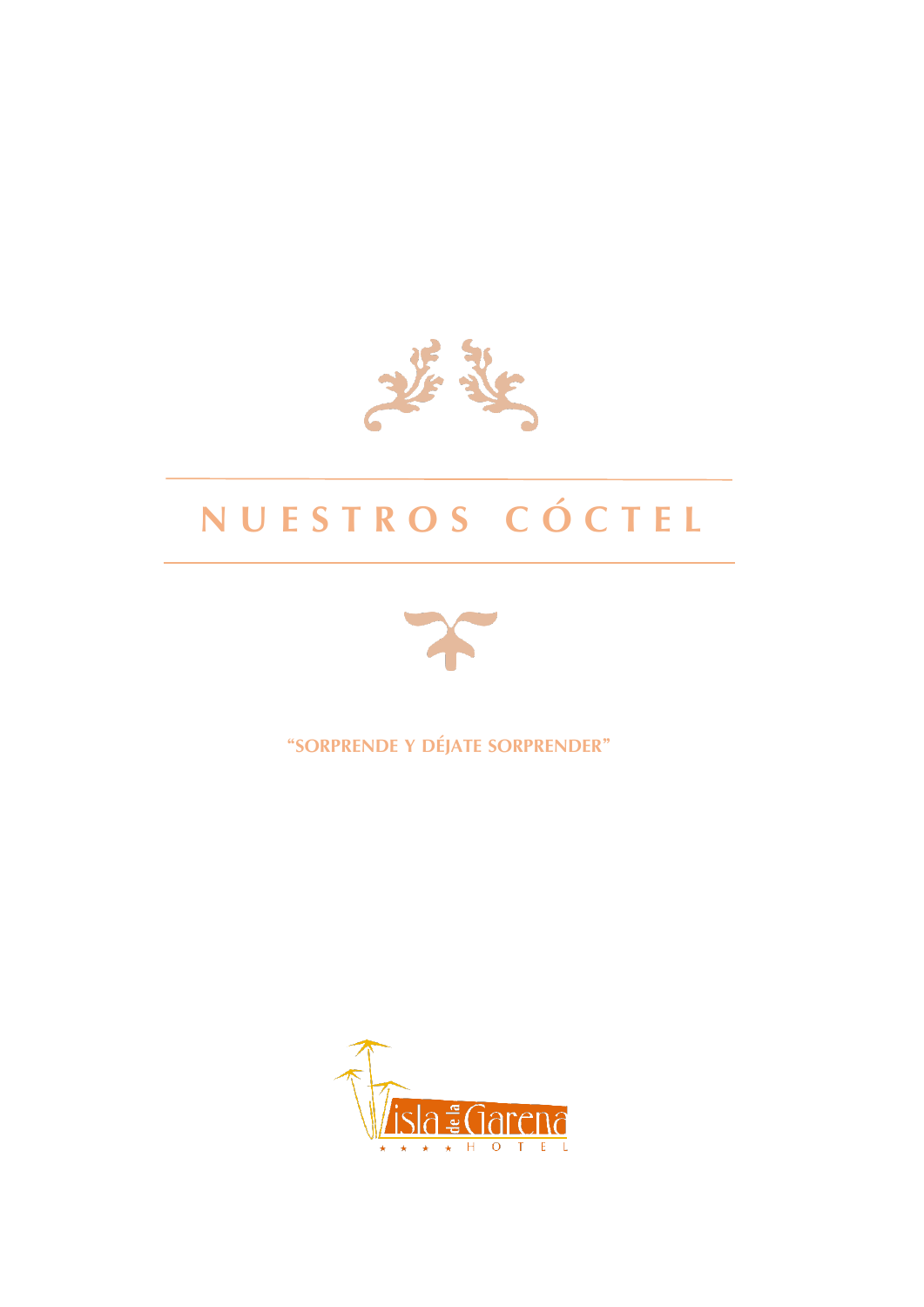ESTIMADOS/AS SRES. /SRAS.,

## EN EL HOTEL ISLA DE LA GARENA ESTAMOS ESPECIALIZADOS EN TODO TIPO DE EVENTOS Y CELEBRACIONES, DISPONEMOS DE DISTINTOS ESPACIOS DONDE CREAR UN AMBIENTE ÍNTIMO Y GENERAR UNA ATMÓSFERA ACORDE A SUS NECESIDADES.

ES UN PLACER PRESENTARLES NUESTRA AMPLIA SELECCIÓN DE APERITIVOS PARA CÓCTELES ASÍ COMO LOS SERVICIOS COMPLEMENTARIOS QUE PUEDAN NECESITAR.

ATENDEMOS CADA DETALLE CON ABSOLUTA DEDICACIÓN INTENTANDO SATISFACER SUS

NECESIDAES, DE MANERA PERSONALIZADA CON UN SOLO OBJETIVO, QUE SU CELEBRACIÓN SEA UN ÉXITO.

SI NECESITAN QUE LES PRESUPUESTEMOS CUALQUIER OTRO PLATO, NO DUDE EN CONSULTÁRNOSLO, NUESTRO CHEF ESTARÁ ENCANTADO DE VALORÁRSELO. ADEMÁS ADAPTAMOS LOS MENÚS A CUALQUIER TIPO DE INTOLERANCIA O ALERGIA.

ESPERANDO QUE REALICEN SU CELEBRACIÓN CON NOSOTROS, RECIBAN UN CORDIAL SALUDO.

LA DIRECCIÓN.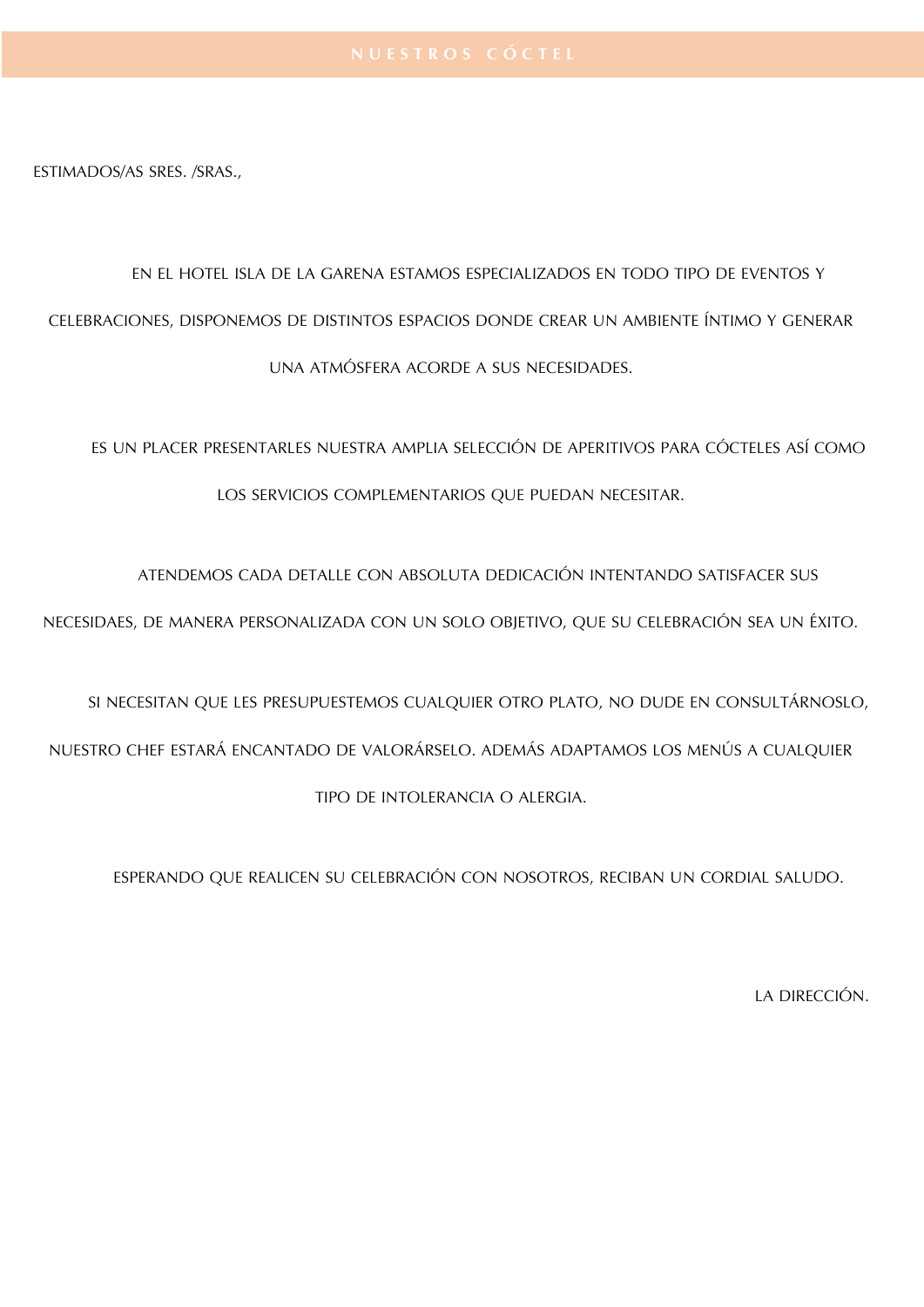CONFECCIONE SU PROPIO CÓCTEL INCLUYENDO LAS PIEZAS QUE MÁS LE GUSTE:

#### **C Ó C T E L 1 5 P I E Z A S**

VASITOS Y APERITIVOS FRÍOS 7 PIEZAS APERITIVOS CALIENTES 7 PIEZAS POSTRES 1 PIEZAS PRECIO: 26,95€ IVA INCLUIDO POR PERSONA

DURACIÓN: UNA HORA Y MEDIA

#### **C Ó C T E L 2 0 P I E Z A S**

VASITOS Y APERITIVOS FRÍOS 10 PIEZAS APERITIVOS CALIENTES 8 PIEZAS POSTRES 2 PIEZAS PRECIO: 31,20€ IVA INCLUIDO POR PERSONA

DURACIÓN: UNA HORA Y MEDIA

### **C Ó C T E L 2 5 P I E Z A S**

VASITOS Y APERITIVOS FRÍOS 13 PIEZAS APERITIVOS CALIENTES 9 PIEZAS POSTRES 3 PIEZAS PRECIO: 36,40€ IVA INCLUIDO POR PERSONA

DURACIÓN: DOS HORAS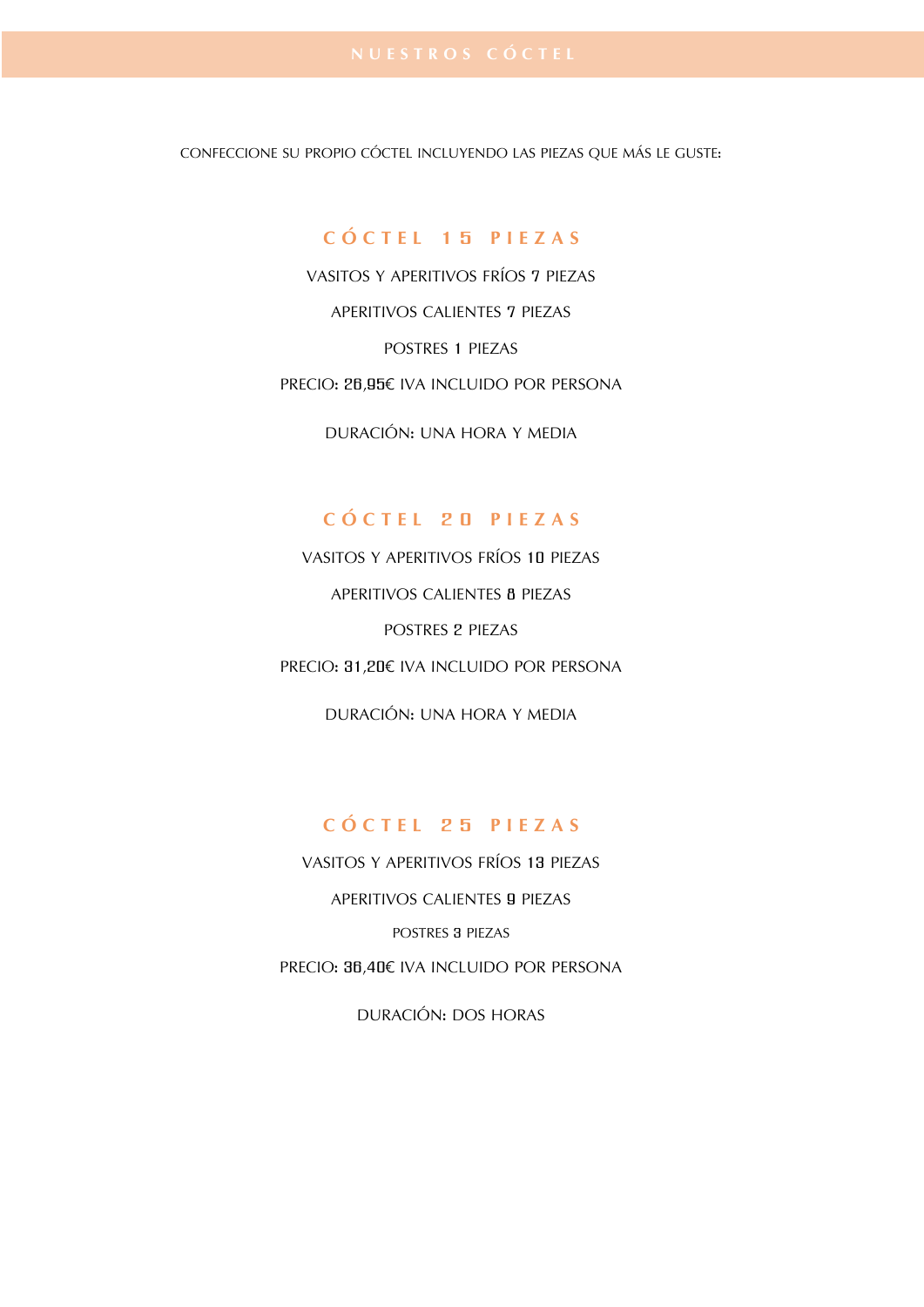A CONTINUACIÓN LES OFRECEMOS UNA LISTA DE APERITIVOS FRÍOS, APERITIVOS CALIENTES Y POSTRES A ELEGIR PARA LA

CONFECCIÓN DE SU CÓCTEL:

### **A P E R I T I V O S F R Í O S**

CREMA DE MELÓN Y JENGIBRE GAZPACHO CON SAL DE JABUGO GAZPACHO DE SANDÍA Y CEREZA BLINIS DE SALMÓN CON CAVIAR DE SOJA SALMOREJO CON POLVO DE QUESO DE CABRA PAN ESPECIADO, MOUSSE DE HIGOS Y JAMÓN DE PATO BAGUETINAS RELLENAS DE JAMÓN IBÉRICO Y TUMACA CREMOSO DE QUESO CON MERMELADA DE TOMATE Y ALBAHACA PAN CON PASAS, NUECES, QUESO DE CABRA Y CEBOLLA CARAMELIZADA ROLLITO DE SALMÓN CON ADEREZO DE PEPINILLOS Y ACEITUNAS NEGRAS TRAMEZZINI DE PECHUGA DE PATO CON MAHONESA DE WASABI MOUSSE DE FOIE CON HARINA DE PISTACHOS Y JUGO DE MANGO ENSALADA DE LANGOSTINOS CON MELÓN Y GUACAMOLE CROSTINI DE CECINA AHUMADA DE LEÓN BASTONCITOS DE QUESO MANCHEGO TARTAR DE SOLOMILLO DE VACA BROCHETA CAPRESE

#### **A P E R I T I V O S C A L I E N T E S**

CROQUETAS DE BOLETUS FISH AND CHIPS DE MERLUZA CROQUETAS DE JAMÓN IBÉRICO ROLLITOS DE MORCILLA ASTURIANA BOCADITOS DE MORCILLA DE BURGOS LANGOSTINOS ENVUELTOS EN PATATA RATTE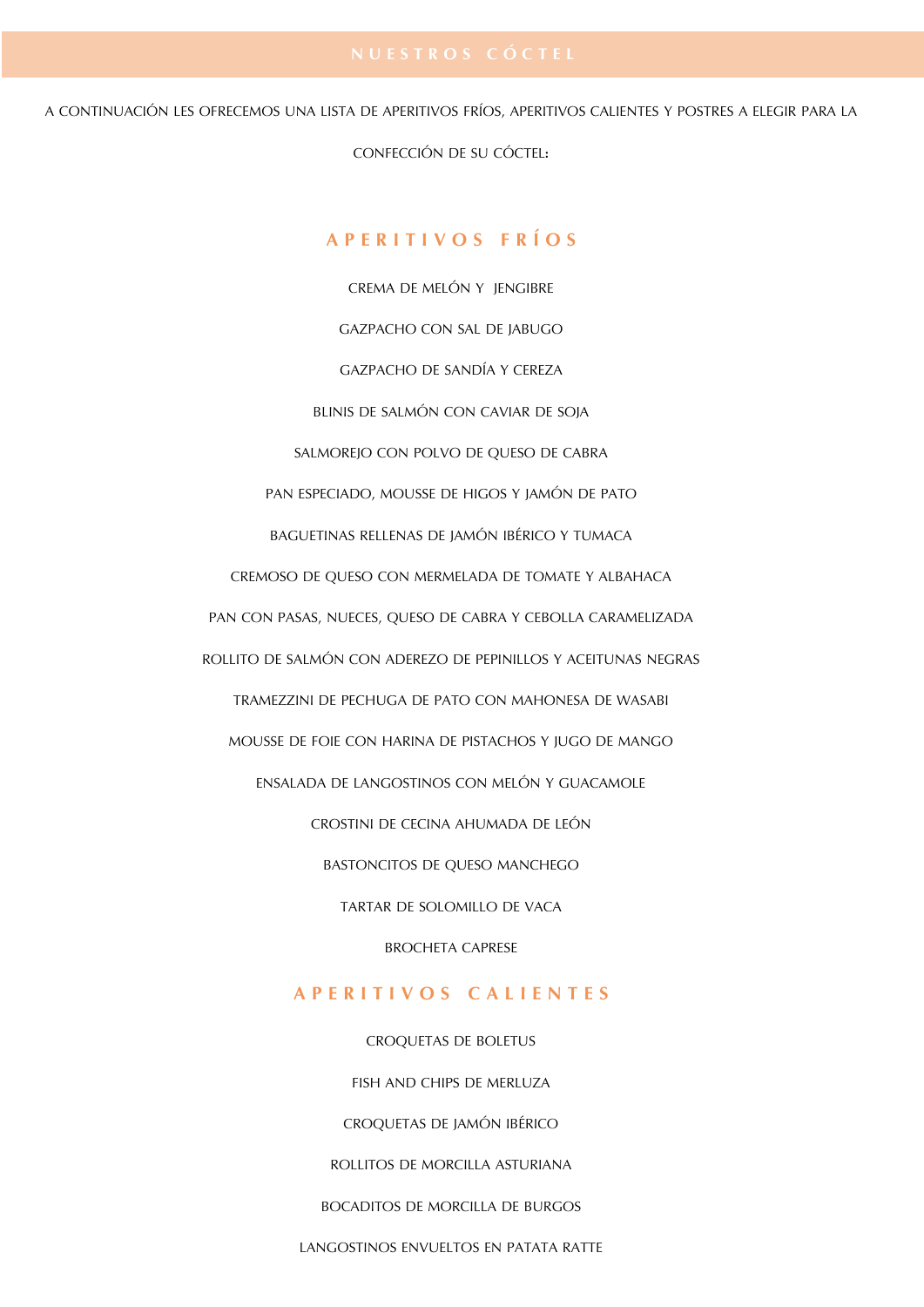BROCHETA DE PATO CON SALSA DE NARANA Y MIEL HAPPY DE POLLO TIKA MASALA CON COCO RALLADO ROLLITOS WONTON DE AVE, PASAS, ALMENDRAS Y MIEL MONTADITO DE SOLOMILLO DE CERDO IBÉRICO AL AJO TOSTADO TIMBAL DE PATATA, JAMÓN IBÉRICO Y HUEVO DE CODORNIZ TOSTA DE SOLOMILLO DE TERNERA CON SALSA PX ABANICO IBÉRICO CON SALSA CHIMICHURRI TARTALETA DE RABO DE TORO TRUFADO PULPO ASADO CON AJADA Y PATATA MINI CHEESE BURGUERS AMERICANAS GAMBAS ENVUELTAS EN PANKO BROCHETA DE POLLO TERIYAKI CROQUETAS DE BOGAVANTE ROLLITOS DE CHISTORRA

#### **P O S T R E S**

#### PASTELITOS

COSTRADA DE ALCALÁ

BROWNIE DE CHOCOLATE CALIENTE

BROCHETA DE FRUTAS NATURALES

TARTA FINA DE MANZANA

#### **B E B I D A S**

AGUA MINERAL

REFRESCOS

ZUMOS

**CERVEZAS** 

VINO TINTO

VINO BLANCO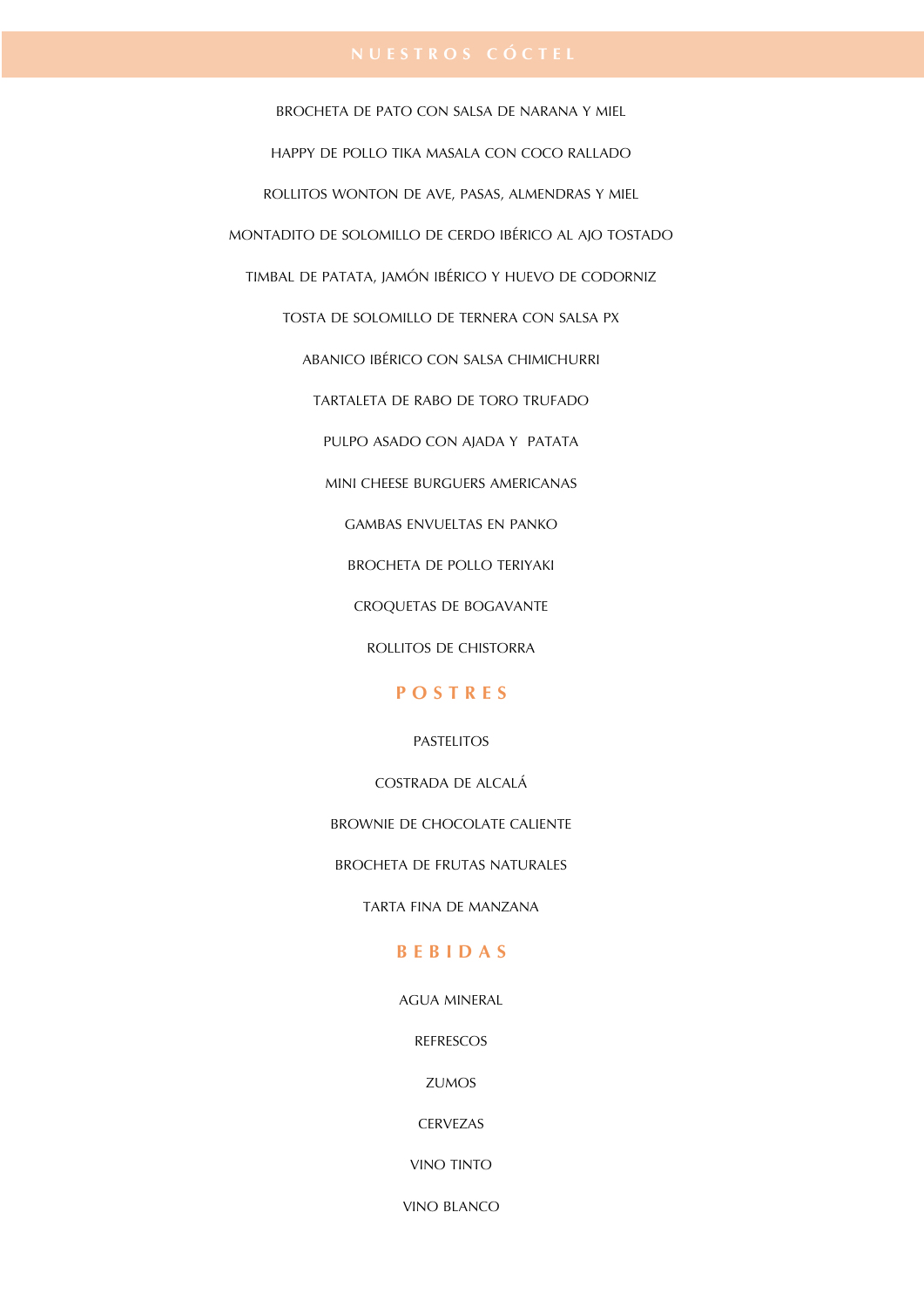### **S U G E R E N C I A S E S T A C I O N E S**

### **E S T A C I Ó N D E S U S H I (5€)**

VERDURAS, SALMON Y ATÚN

### **E S T A C I Ó N D E A R R O C E S (4€)**

RISSOTO DE CHAMPIÑONES, ARROZ NEGRO Y ARROZ A BANDA

**E S T A C I Ó N D E J A M Ó N (600€/ JAMÓN)**

CON CORTADOR

### **E S T A C I Ó N D E Q U E S O S (5€)**

NACIONALES E IMPORTACIÓN ACOMPÑADO DE UVAS, MEMBRILLO, FRUTOS SECOS, MERMELADAS Y PANES

DE VARIOS TIPOS

### **E S T A C I Ó N D E C E R V E Z A S (3,50€)**

CORNER DE CERVEZAS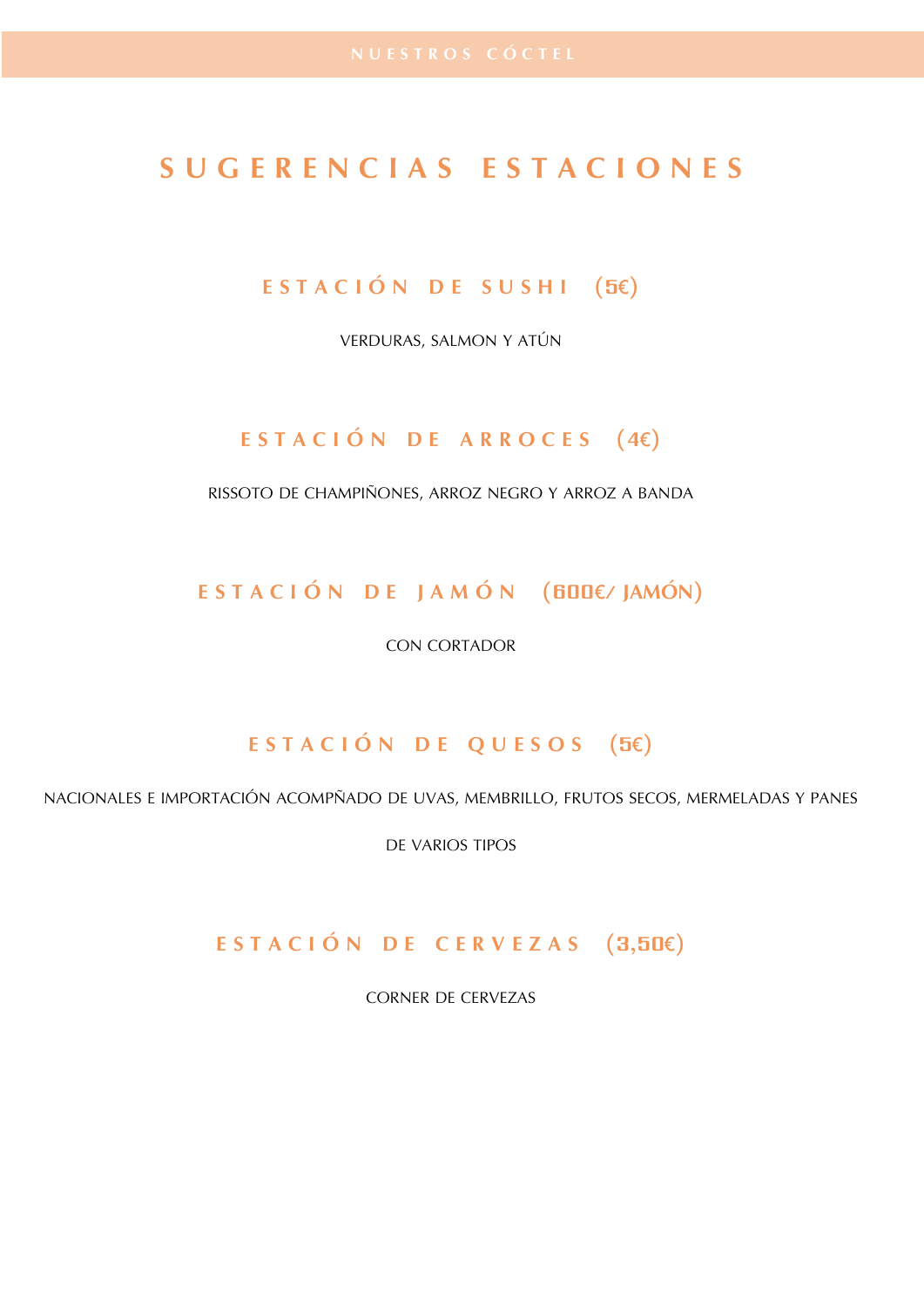A CONTINUACIÓN LES PROPONEMOS UNOS EIEMPLOS DE CÓCTEL:

## **C Ó C T E L M A L L O R C A**

#### **-APERITIVOS FRÍOS-**

GAZPACHO CON SAL DE JABUGO

BASTONCITOS DE QUESO MANCHEGO

BAGUETINAS RELLENAS DE JAMÓN IBÉRICO Y TUMACA

ENSALADA DE LANGOSTINOS CON MELÓN Y GUACAMOLE

PAN ESPECIADO, MOUSSE DE HIGOS Y JAMÓN DE PATO

BLINIS DE SALMÓN CON CAVIAR DE SOJA

TARTAR DE SOLOMILLO DE VACA

#### **-APERITIVOS CALIENTES-**

CROQUETAS DE BOLETUS

#### BOCADITOS DE MORCILLA DE BURGOS

HAPPY DE POLLO TIKA MASALA CON COCO RALLADO

MONTADITO DE SOLOMILLO DE CERDO IBÉRICO AL AJO TOSTADO

TIMBAL DE PATATA, JAMÓM IBÉRICO Y HUEVO DE CODORNIZ

ROLLITOS WONTON DE AVE, PASAS, ALMENDRAS Y MIEL

GAMBAS ENVUELTAS EN PANKO

#### **-POSTRES-**

COSTRADA DE ALCALÁ

#### **-BEBIDAS-**

REFRESCOS, ZUMOS, CERVEZAS, VINOS

PRECIO: 26,95€ IVA INCLUIDO POR PERSONA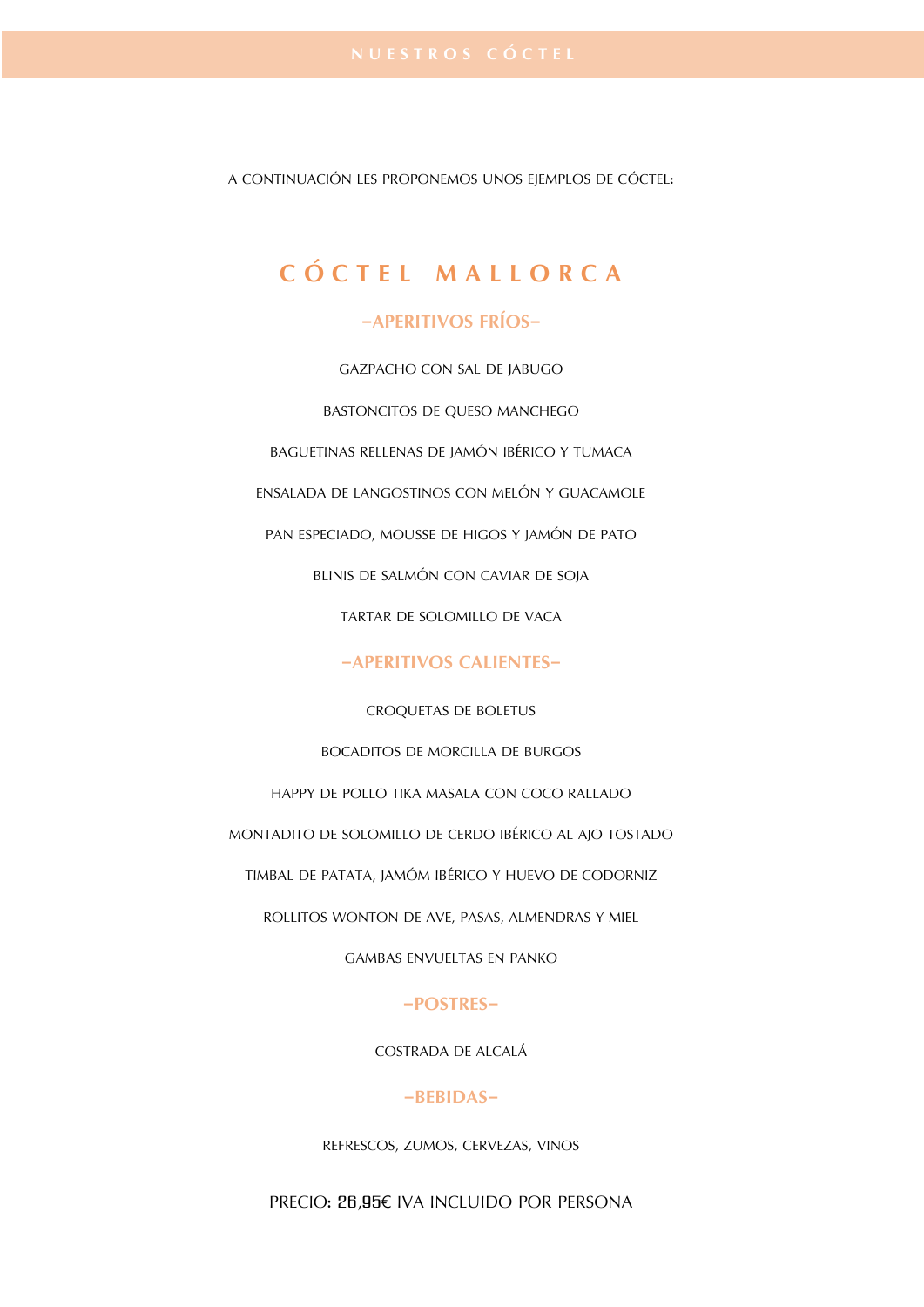### **C Ó C T E L M E N O R C A**

#### **-APERITIVOS FRÍOS-**

BROCHETA CAPRESE

GAZPACHO DE SANDÍA Y CEREZA

BAGUETINAS RELLENAS DE JAMÓN IBÉRICO Y TUMACA

CREMOSO DE QUESO CON MERMELADA DE TOMATE Y ALBAHACA

PAN DE PASAS, NUECES, QUESO DE CABRA Y CEBOLLA CARAMELIZADA

ROLLITO DE SALMÓN CON ADEREZO DE PEPINILLOS Y ACEITUNAS NEGRAS

TRAMEZZINI DE PECHUGA DE PATO CON MAHONESA DE WASABI

ENSALADA DE LANGOSTINOS CON MELÓN Y GUACAMOLE

CROSTINI DE CECINA AHUMADA DE LEÓN

TARTAR DE SOLOMILLO DE VACA

#### **-APERITIVOS CALIENTES-**

CROQUETAS DE JAMÓN IBÉRICO PULPO ASADO CON AJADA Y PATATA TARTALETA DE RABO DE TORO TRUFADO TOSTA DE SOLOMILLO DE TERNERA CON SALSA PX BROCHETA DE PATO CON SALSA NARANJA Y MIEL LANGOSTINOS ENVUELTOS EN PATATA RATTE ABANICO IBÉRICO CON SALSA CHIMICHURRI

#### **-POSTRES-**

ROLLITOS DE MORCILLA ASTURIANA

BROWNIE DE CHOCOLATE CALIENTE, BROCHETA DE FRUTAS NATURALES

#### **-BEBIDAS-**

REFRESCOS, ZUMOS, CERVEZAS, VINOS

PRECIO: 31,20€ IVA INCLUIDO POR PERSONA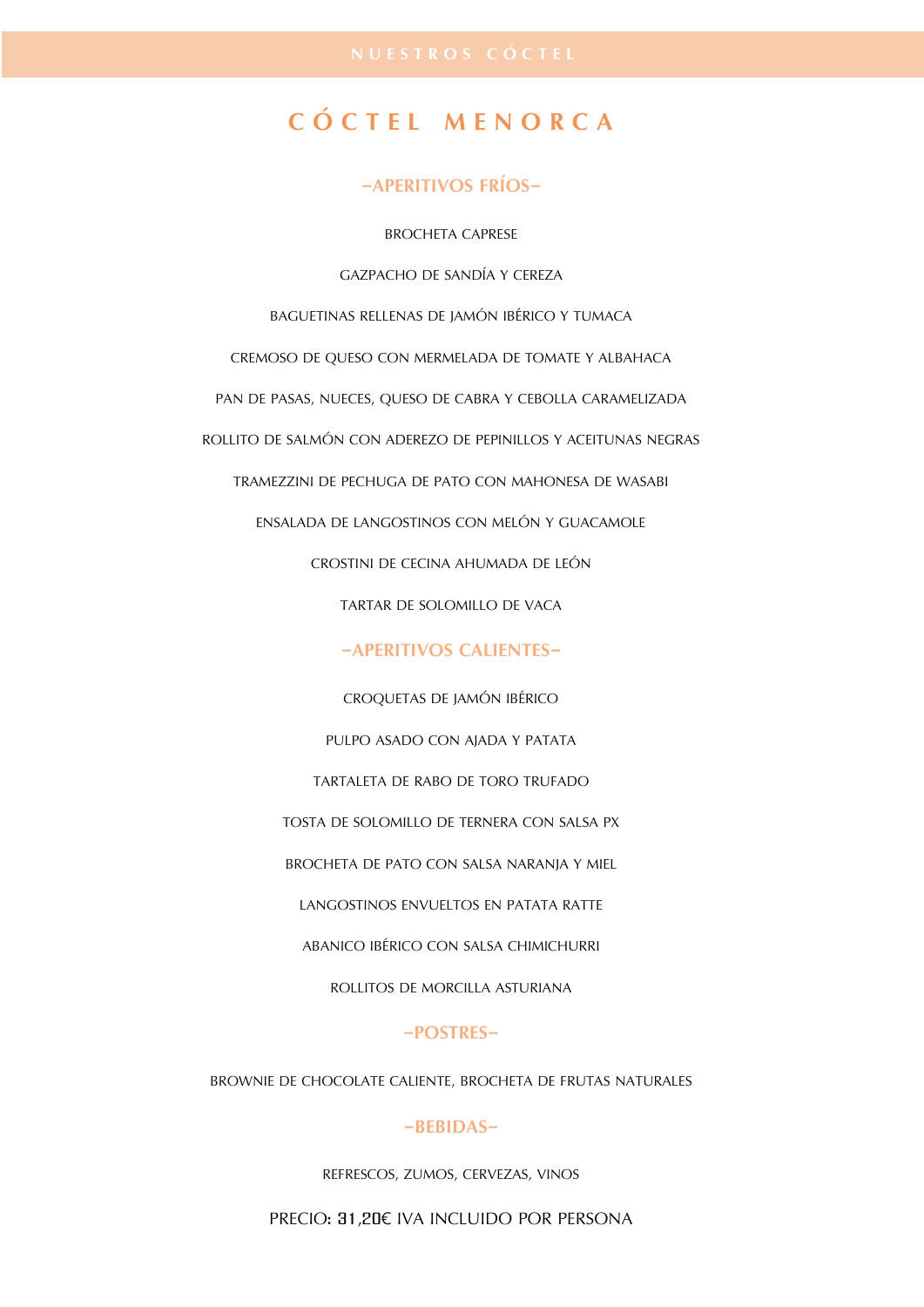### **C Ó C T E L I B I Z A**

#### **-APERITIVOS FRÍOS-**

CREMA DE MELÓN Y JENGIBRE CROSTINI DE CECINA AHUMADA DE LEÓN SALMOREJO CON POLVO DE QUESO DE CABRA BAGUETINAS RELLENAS DE JAMÓN IBÉRICO Y TUMACA PAN ESPECIADO, MOUSSE DE HIGOS Y JAMÓN DE PATO CREMOSO DE QUESO CON MERMELADA DE TOMATE Y ALBAHACA PAN CON PASAS, NUECES, QUESO DE CABRA Y CEBOLLA CARAMELIZADA MOUSSE DE FOIE CON HARINA DE PISTACHOS Y JUGO DE MANGO TRAMEZZINI DE PECHUGA DE PATO CON MAHONESA DE WASABI ENSALADA DE LANGOSTINOS CON MELÓN Y GUACAMOLE BLINIS DE SALMÓN CON CAVIAR DE SOJA BASTONCITOS DE QUESO MANCHEGO TARTAR DE SOLOMILLO DE VACA

#### **-APERITIVOS CALIENTES-**

ROLLITOS DE CHISTORRA CROQUETAS DE BOGAVANTE BROCHETA DE POLLO TERIYAKI TARTALETA DE RABO DE TORO TRUFADO TOSTA DE SOLOMILLO DE TERNERA CON SALSA PX MINI CHEESE BURGUERS AMERICANAS GAMBAS ENVUELTAS EN PANKO FISH AND CHIPS DE MERLUZA CROQUETAS DE BOLETUS

#### **-POSTRES-**

TARTA FINA DE MANZANA, PASTELITOS, BROCHETA DE FRUTAS NATURALES

#### **-BEBIDAS-**

REFRESCOS, ZUMOS, CERVEZAS, VINOS

PRECIO: 36,40€ IVA INCLUIDO POR PERSONA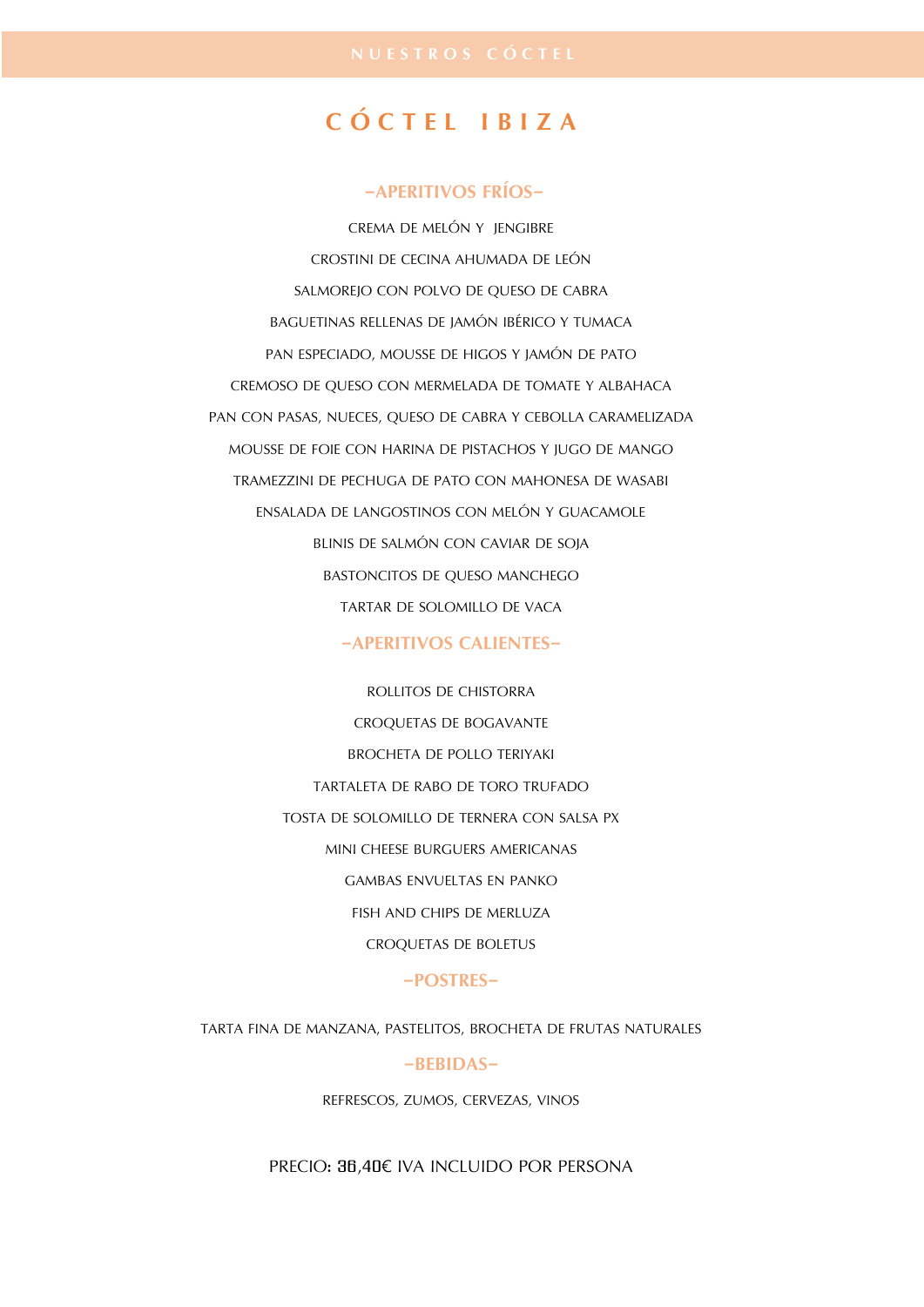#### **-INFORMACIÓN ADICIONAL-**

- $\circledR$  mismo cóctel para todos los asistentes.
- SE CONFIRMARÁ NÚMERO EXACTO DE INVITADOS 72 HORAS ANTES DE LA CELEBRACIÓN DEL EVENTO.
- $\circledast$  salón privado a partir de 25 personas.
- $\circledS$  para después (pre-contratado para todos LO MISMO):
	- BARRA LIBRE: MÍNIMO DOS HORAS 17,90€ IVA INCLUIDO POR PERSONA ADULTA. HORA EXTRA 8,90€ IVA INCLUIDO POR PERSONA ADULTA (MÍNIMO A FACTURAR 20 ADULTOS).
	- TICKETS:
		- COPAS 7,50€ IVA INCLUIDO POR PERSONA ADULTA.
		- TICKETS REFRESCOS 3,10€ IVA INCLUIDO POR PERSONA.

TICKETS 1 POR PERSONA = 1 HORA MÁS EN EL SALÓN DESDE QUE TERMINA EL CÓCTEL.

TICKETS 2 POR PERSONA = 2 HORAS MÁS EN EL SALÓN DESDE QUE TERMINA EL CÓCTEL.

- DJ MÍNIMO DOS HORAS 520€ IVA INCLUIDIO. HORA EXTRA 180€ IVA INCLUIDO.
- POSIBILIDAD DE PONER MÚSICA EN EL SALÓN SIN COSTE.